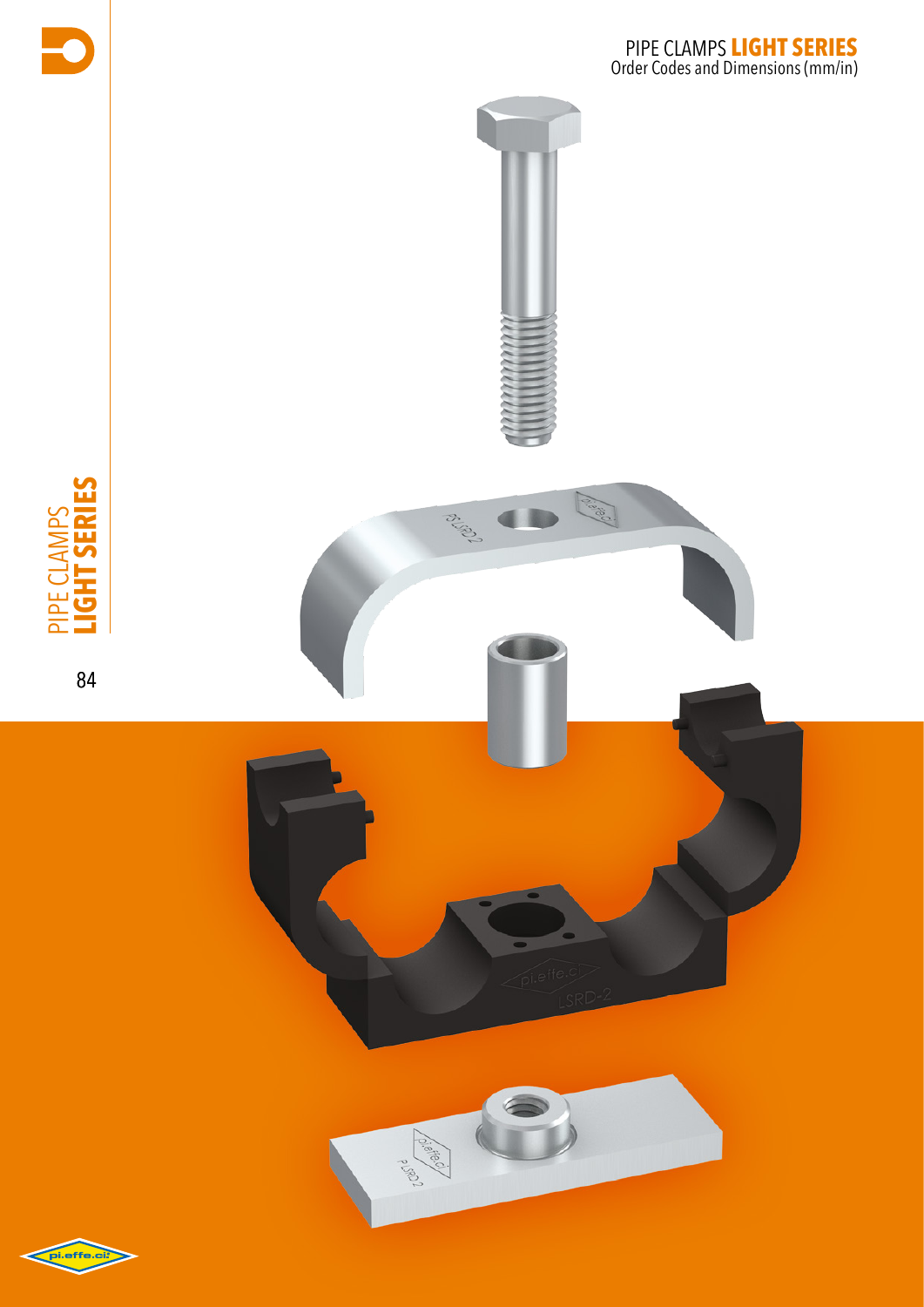# pipe clamps **light series**

#### 85

#### **CLAMP**<sub>B</sub> **STANDARD M**

**Polypropylene Other colours available on demand!**



**Self-extinguishing Polypropylene** Colour **White** Code **AU**



**Rubber Elastomer**  Colour **Black**  Code **GM**

Colour **Blue** Code **PP**

**DIFFERENT DIAMETERS AND MATERIALS AVAILABLE ON REQUEST.**

**ON REQUEST, ANY CLAMP BODY CAN BE SUPPLIED WITH TWO DIFFERENT DIAMETERS.**

Clamp body internal surface: **Smooth** (A, B, C, LSRA, LSRD) **Profiled** (LS, LSCF)

For Material Characteristics, see Technical Appendix (page 143).

#### **COMPONENTS ANDA STANDARD M**

**Carbon Steel S 235 JR** with finishing surface in white zinc-coated Fe Zn c8 II.

**Untreated** are available on request.

**DIFFERENT MATERIALS AVAILABLE ON REQUEST.**

The **BB** track is treated with zinc-plating SENDZIMIR.

**Metric thread**: code **M UNC thread**: code **UNC**.

For Material Characteristics, see Technical Appendix (page 143).



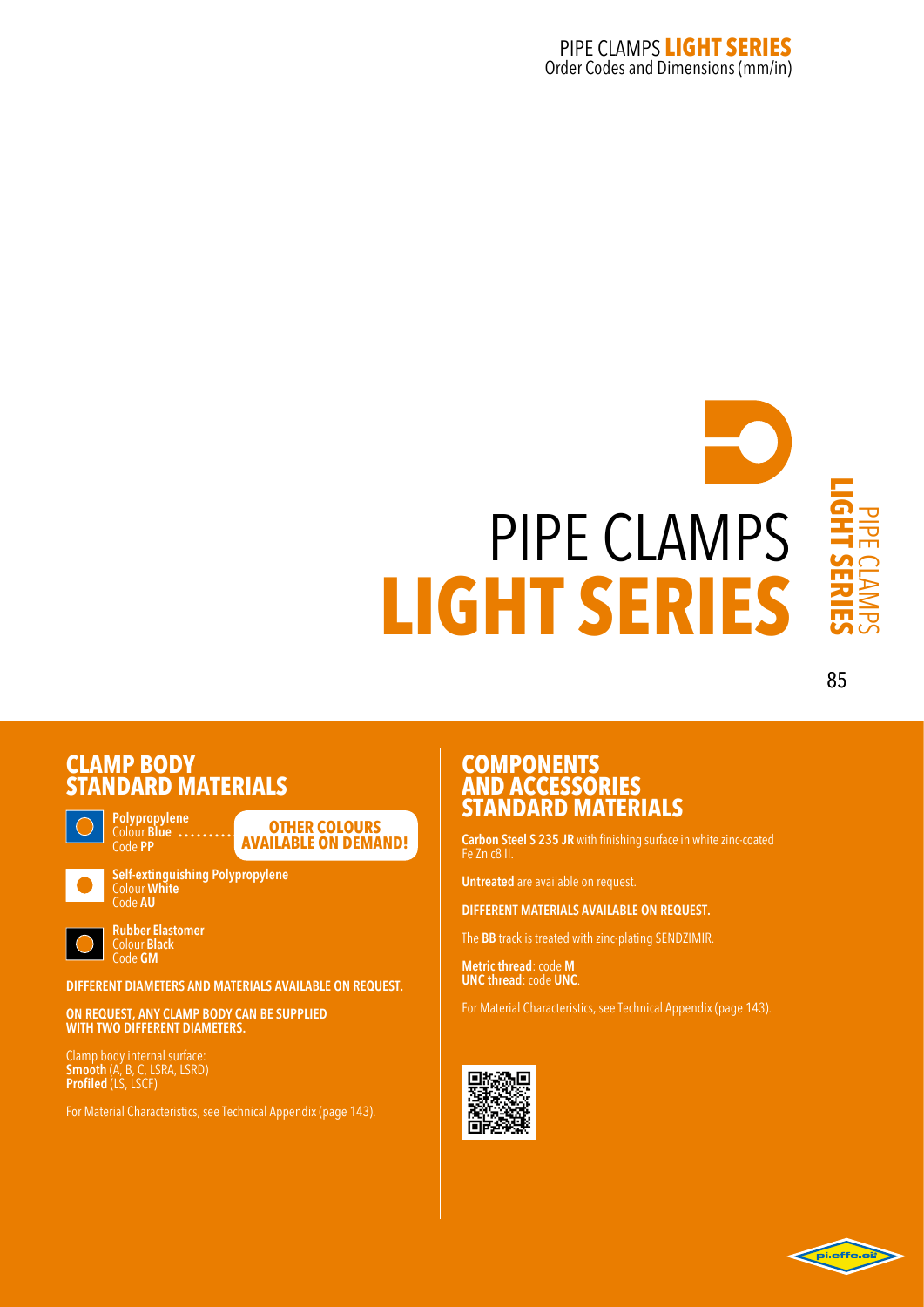Order Codes and Dimensions (mm/in)



**A**

**Code**

|  |                | 0.D. ØD1 / ØD2       |                 |                            |                                             |                |                            |                          |               |                          |
|--|----------------|----------------------|-----------------|----------------------------|---------------------------------------------|----------------|----------------------------|--------------------------|---------------|--------------------------|
|  | mm             | nominal<br>bore pipe | in              | L1                         | L2                                          | $\, {\bf B}$   | Н                          | $\mathsf{S}$             | ØD3           | ØD4                      |
|  | $\overline{4}$ |                      |                 |                            |                                             |                |                            |                          |               |                          |
|  | 6              |                      |                 | 31<br>(1.22 <sup>n</sup> ) | 18<br>(.71")                                | 12,8<br>(.50") | 10,5<br>(.41")             | $\overline{2}$<br>(.08") | 6,8<br>(.27") | $\overline{7}$<br>(.28") |
|  | 8              |                      |                 |                            |                                             |                |                            |                          |               |                          |
|  | 9,5            |                      | 3/8''           |                            | 22<br>39<br>(.87")                          | 16<br>(.63")   |                            |                          |               |                          |
|  | 10             | 1/8''                |                 | (1.54 <sup>''</sup> )      |                                             |                | 15<br>(.59")               | $\overline{2}$<br>(.08") | 6,8<br>(.27") | $\overline{7}$<br>(.28") |
|  | 12             |                      |                 |                            |                                             |                |                            |                          |               |                          |
|  | 12,7           |                      | 1/2"            |                            |                                             |                |                            |                          |               |                          |
|  | 13,5           | 1/4"                 |                 |                            | 30<br>20<br>(1.18 <sup>''</sup> )<br>(.79") |                | 22,5<br>(.89")             | 2<br>(.08")              | 6,8<br>(.27") | $\overline{7}$<br>(.28") |
|  | 14             |                      |                 |                            |                                             |                |                            |                          |               |                          |
|  | 15             |                      |                 | 53<br>(2.09")              |                                             |                |                            |                          |               |                          |
|  | 16             |                      | 5/8''           |                            |                                             |                |                            |                          |               |                          |
|  | 17,2           | 3/8''                |                 |                            |                                             |                |                            |                          |               |                          |
|  | 18             |                      |                 |                            |                                             |                |                            |                          |               |                          |
|  | 19             |                      | 3/4''           |                            |                                             |                |                            |                          |               |                          |
|  | 20             |                      |                 |                            |                                             |                |                            |                          |               |                          |
|  | 21,3           | $1/2$ "              |                 | 70<br>(2.76)               | 38<br>(1.50 <sup>''</sup> )                 | 20<br>(.79")   | 30<br>(1.18 <sup>n</sup> ) | $\overline{2}$<br>(.08") | 6,8<br>(.27") | $\overline{7}$<br>(.28") |
|  | 22             |                      | 7/8''           |                            |                                             |                |                            |                          |               |                          |
|  | 25,4           |                      | 1 <sup>''</sup> |                            |                                             |                |                            |                          |               |                          |
|  |                |                      |                 |                            |                                             |                |                            |                          |               |                          |

| τ      |  |
|--------|--|
| ċ      |  |
| τ      |  |
| ப<br>ı |  |
|        |  |
|        |  |

86

| B            |  |
|--------------|--|
| <b>CLAMP</b> |  |
| BODY         |  |





**ORDER EXAMPLE B - 10 - PP**

|      | <b>Outside Diameter ØD1</b> |                      |                |                             |              |                          |                |                            |                          |               |                          |
|------|-----------------------------|----------------------|----------------|-----------------------------|--------------|--------------------------|----------------|----------------------------|--------------------------|---------------|--------------------------|
| Code | mm                          | nominal<br>bore pipe | in             | L1                          | L2           | L3                       | B              | Н                          | $\mathsf{S}$             | ØD2           | ØD3                      |
|      | $\overline{4}$              |                      |                |                             |              |                          |                |                            |                          |               |                          |
|      | 6                           |                      |                | 22<br>(.87")                | 9<br>(.35")  | 6,5<br>(.26")            | 12,8<br>(.50") | 10,5<br>(.41")             | $2^{\circ}$<br>(.08")    | 6,8<br>(.27") | $\overline{7}$<br>(.28") |
|      | 8                           |                      |                |                             |              |                          |                |                            |                          |               |                          |
|      | 9,5                         |                      | 3/8''          |                             | 11<br>(.43") | $\overline{7}$<br>(.28") | 16<br>(.63")   | 15<br>(.59")               | $\overline{2}$<br>(.08") |               |                          |
|      | 10                          | 1/8''                |                | 27<br>(1.06")               |              |                          |                |                            |                          | 6,8<br>(.27") | $\overline{7}$<br>(.28") |
|      | 12                          |                      |                |                             |              |                          |                |                            |                          |               |                          |
|      | 12,7                        |                      | 1/2"           |                             |              |                          |                |                            |                          |               |                          |
|      | 13,5                        | 1/4''                |                | 34<br>(1.34 <sup>''</sup> ) | 15<br>(.59") | 7<br>(.28")              |                |                            |                          |               |                          |
| В    | 14                          |                      |                |                             |              |                          | 20<br>(.79")   |                            |                          |               |                          |
|      | 15                          |                      |                |                             |              |                          |                | 22,5<br>(.89")             | $\overline{2}$<br>(.08") | 6,8<br>(.27") | 7<br>(.28")              |
|      | 16                          |                      | 5/8''          |                             |              |                          |                |                            |                          |               |                          |
|      | 17,2                        | 3/8''                |                |                             |              |                          |                |                            |                          |               |                          |
|      | 18                          |                      |                |                             |              |                          |                |                            |                          |               |                          |
|      | 19                          |                      | 3/4''          |                             |              |                          |                |                            |                          |               |                          |
|      | 20                          |                      |                |                             |              |                          |                | 30<br>(1.18 <sup>n</sup> ) |                          |               | $\overline{7}$<br>(.28") |
|      | 21,3                        | $1/2$ "              |                | 42<br>(1.65")               | 19<br>(.75") | $\overline{7}$<br>(.28") | 20<br>(.79")   |                            | $\overline{2}$<br>(.08") | 6,8<br>(.27") |                          |
|      | 22                          |                      | 7/8"           |                             |              |                          |                |                            |                          |               |                          |
|      | 25,4                        |                      | 1 <sup>n</sup> |                             |              |                          |                |                            |                          |               |                          |

pi.effe.ci: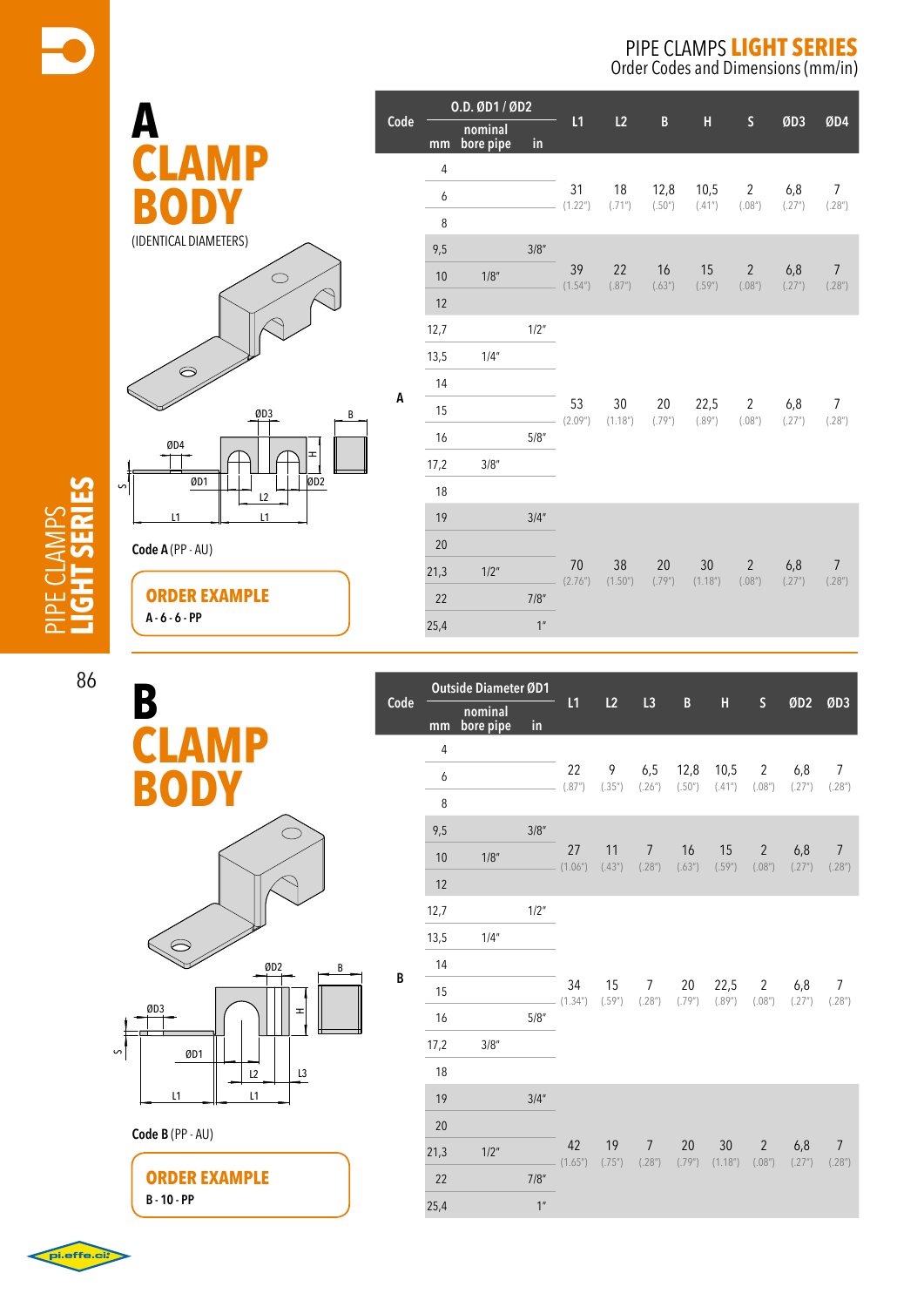Order Codes and Dimensions (mm/in)



|              | 0.D. ØD1 / ØD2  |                         |                |               |                            |                  |                |                          |               |                           |
|--------------|-----------------|-------------------------|----------------|---------------|----------------------------|------------------|----------------|--------------------------|---------------|---------------------------|
| Code         |                 | nominal<br>mm bore pipe | $\mathsf{in}$  | L1            | L2                         | B                | H              | $\mathsf S$              | ØD3           | ØD4                       |
|              | $4-6$           |                         |                |               |                            |                  |                |                          |               |                           |
|              | $4 - 8$         |                         |                | 31<br>(1.22") | 18<br>(.71")               | 12,8<br>(.47")   | 10,5<br>(.41") | $\overline{c}$<br>(.08") | 6,8<br>(.27") | $\overline{7}$<br>(.28")  |
|              | $6-8$           |                         |                |               |                            |                  |                |                          |               |                           |
|              | $10-9,5$        | 1/8"                    | 3/8''          |               |                            |                  |                |                          |               |                           |
|              | $12-9,5$        |                         | 3/8''          | 39<br>(1.54") | 22<br>(.87")               | 16<br>(.63")     | 15<br>(.59")   | $\sqrt{2}$<br>(.08")     | 6,8<br>(.27") | $\overline{7}$<br>(.28")  |
|              | $10 - 12$       | 1/8"                    |                |               |                            |                  |                |                          |               |                           |
|              | 13,5-12,7       | 1/4"                    | 1/2"           |               |                            |                  |                |                          |               |                           |
|              | 14-12,7         |                         | 1/2"           |               |                            |                  |                |                          |               |                           |
|              | $15-12,7$       |                         | 1/2"           |               |                            |                  |                |                          |               |                           |
|              | $16 - 12,7$     |                         | 1/2"           |               |                            |                  |                |                          |               |                           |
|              | $17,2-12,7$     | 3/8''                   | 1/2"           |               |                            |                  |                |                          |               |                           |
|              | 18-12,7         |                         | 1/2"           |               |                            |                  |                |                          |               |                           |
|              | $13,5-14$       | 1/4"                    |                |               |                            |                  |                |                          |               |                           |
|              | $13, 5 - 15$    | 1/4"                    |                |               |                            |                  |                |                          |               |                           |
|              | $13,5-16$       | 1/4''                   | $5/8"$         |               |                            |                  |                |                          |               |                           |
|              | $13, 5 - 17, 2$ | $1/4$ "- $3/8$ "        |                |               |                            |                  |                |                          |               |                           |
|              | $13, 5 - 18$    | 1/4''                   |                | 53<br>(2.09") | 30<br>(1.18 <sup>n</sup> ) | 20<br>(.79")     | 22,5<br>(.89") | $\overline{2}$<br>(.08") | 6,8<br>(.27") | 7<br>(.28 <sup>''</sup> ) |
| $\mathsf{C}$ | 14-15           |                         |                |               |                            |                  |                |                          |               |                           |
|              | 14-16           |                         | $5/8$          |               |                            |                  |                |                          |               |                           |
|              | $17,2-14$       | $3/8$ "                 |                |               |                            |                  |                |                          |               |                           |
|              | 14-18           |                         |                |               |                            |                  |                |                          |               |                           |
|              | 15-16           |                         | $5/8$          |               |                            |                  |                |                          |               |                           |
|              | $17,2-15$       | 3/8''                   |                |               |                            |                  |                |                          |               |                           |
|              | $15-18$         |                         |                |               |                            |                  |                |                          |               |                           |
|              | $17,2-16$       | $3/8$ "                 | $5/8"$         |               |                            |                  |                |                          |               |                           |
|              | $16 - 18$       |                         |                |               |                            |                  |                |                          |               |                           |
|              | $17,2-18$       | 3/8''                   |                |               |                            |                  |                |                          |               |                           |
|              | $20-19$         |                         | 3/4''          |               |                            |                  |                |                          |               |                           |
|              | $21,3-19$       | 1/2"                    | 3/4''          |               |                            |                  |                |                          |               |                           |
|              | 22-19           |                         | $7/8" - 3/4"$  |               |                            |                  |                |                          |               |                           |
|              | 25,4-19         |                         | 1".3/4"        |               |                            |                  |                |                          |               |                           |
|              | $21,3-20$       | 1/2"                    |                | 70<br>(2.76") | 38<br>(1.5")               | $20\,$<br>(.79") | 30<br>(1.18")  | $\sqrt{2}$<br>(.08")     | 6,8<br>(.27") | $\overline{7}$<br>(.28")  |
|              | $22 - 20$       |                         | 7/8"           |               |                            |                  |                |                          |               |                           |
|              | $21,3-22$       | 1/2"                    | 7/8"           |               |                            |                  |                |                          |               |                           |
|              | 21,3-25,4       | 1/2"                    | 1 <sup>n</sup> |               |                            |                  |                |                          |               |                           |
|              | $22 - 25,4$     |                         | $7/8" - 1$     |               |                            |                  |                |                          |               |                           |
|              |                 |                         |                |               |                            |                  |                |                          |               |                           |

### **C clamp body** (different diameters)





| Code C (PP - AU) |  |  |  |
|------------------|--|--|--|
|------------------|--|--|--|

**ORDER EXAMPLE C - 15-12,7 - PP**

# pipe clamps **light series**

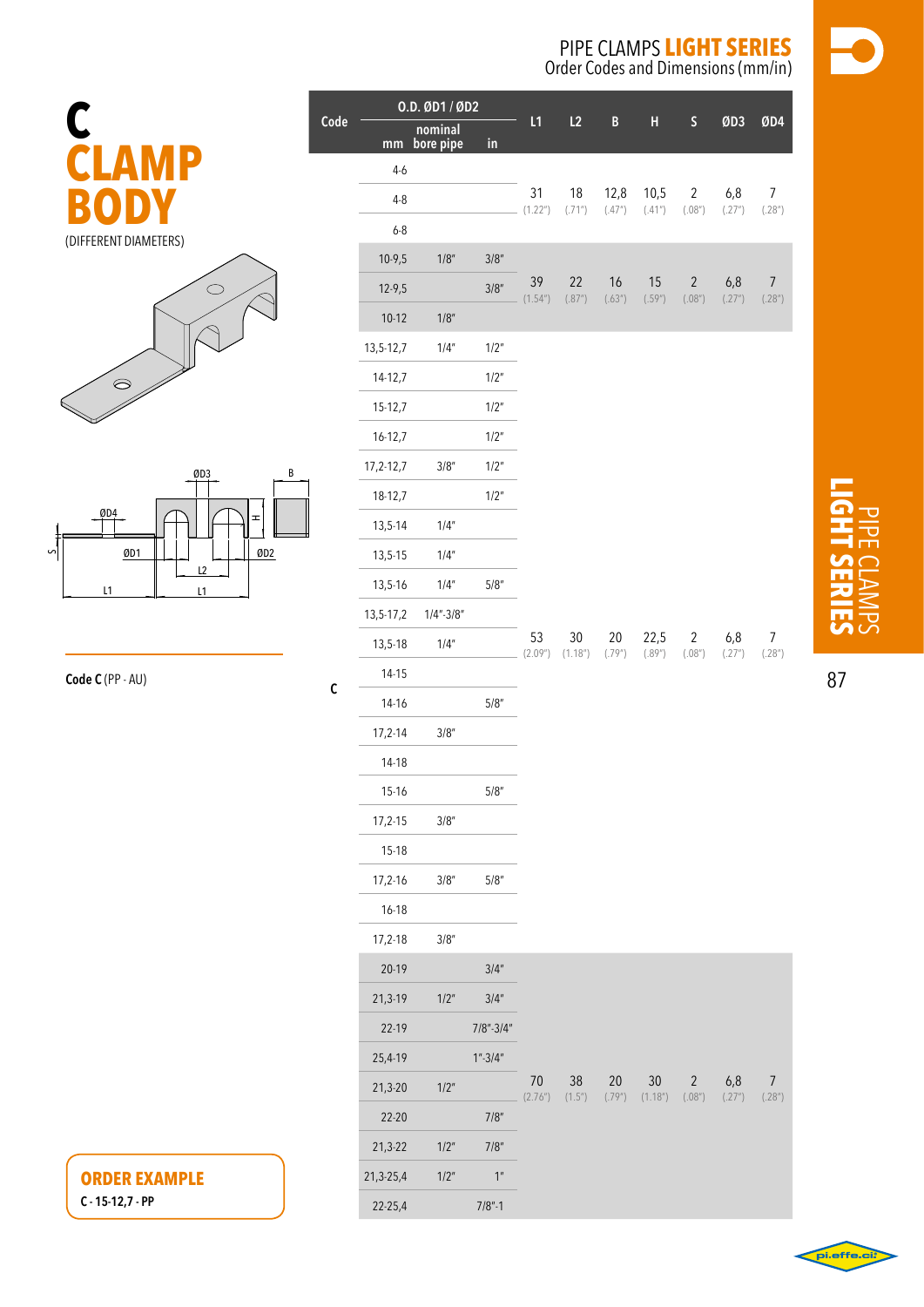Order Codes and Dimensions (mm/in)

|  | Outside Diameter ØD1<br>Code |                  |                      |                      |                   |                |                                        |                |                                   |                 |
|--|------------------------------|------------------|----------------------|----------------------|-------------------|----------------|----------------------------------------|----------------|-----------------------------------|-----------------|
|  |                              | mm               | nominal<br>bore pipe | $\mathsf{in}$        | L1                | L2             | L3                                     | B              | H                                 | ØD2             |
|  |                              | $\boldsymbol{6}$ |                      |                      |                   |                |                                        | 14,5<br>(.57") |                                   | 6,8<br>(.27")   |
|  | LS1                          | 6,4              |                      | 1/4''                | 22<br>(.87")      | 9<br>(.35")    | 7 <sup>7</sup><br>(.28")               |                | 13,5<br>(.53")                    |                 |
|  |                              | 8                |                      | 5/16''               |                   |                |                                        |                |                                   |                 |
|  |                              | $\,8\,$          |                      | 5/16''               |                   |                |                                        |                | 18,5<br>(.73")                    | 6,8<br>(.27")   |
|  |                              | 9,5              |                      | $3/8$ "              |                   |                |                                        | 14,5<br>(.57") |                                   |                 |
|  | LS <sub>2</sub>              | 10               | $1/8\ensuremath{''}$ |                      | 27<br>(1.06")     | $11$<br>(.43") | $\overline{7}$<br>(.28")               |                |                                   |                 |
|  |                              | 12               |                      |                      |                   |                |                                        |                |                                   |                 |
|  |                              | 12,7             |                      | 1/2"                 |                   |                |                                        |                |                                   |                 |
|  |                              | 10               | $1/8$ "              |                      |                   |                |                                        |                |                                   | $6,8$<br>(.27") |
|  | LS3                          | 12               |                      |                      |                   |                |                                        |                |                                   |                 |
|  |                              | 12,7             |                      | $1/2$ "              | 33<br>(1.30")     |                |                                        |                |                                   |                 |
|  |                              | 13,5             | 1/4"                 |                      |                   | 15<br>(.59")   | 7 <sup>7</sup><br>(.28")               | 14,5<br>(.57") | 23,5<br>(.93")                    |                 |
|  |                              | 14               |                      |                      |                   |                |                                        |                |                                   |                 |
|  |                              | 15               |                      |                      |                   |                |                                        |                |                                   |                 |
|  |                              | 16               |                      | $5/8^{\prime\prime}$ |                   |                |                                        |                |                                   |                 |
|  |                              | 14               |                      |                      |                   |                |                                        |                |                                   |                 |
|  |                              | 15               |                      |                      |                   |                |                                        |                |                                   |                 |
|  |                              | 16               |                      | $5/8$ "              |                   |                |                                        |                |                                   |                 |
|  |                              | 17,2             | 3/8''                |                      |                   |                |                                        |                |                                   |                 |
|  | LS4                          | 18               |                      |                      | $40\,$<br>(1.57") |                | $19 \overline{7}$<br>$(.75")$ $(.28")$ | (.57")         | 14,5 30,5<br>(1.20 <sup>n</sup> ) | 6,8<br>(.27")   |
|  |                              | 19               |                      | $3/4^{\prime\prime}$ |                   |                |                                        |                |                                   |                 |
|  |                              | 20               |                      |                      |                   |                |                                        |                |                                   |                 |
|  |                              | 21,3             | 1/2"                 |                      |                   |                |                                        |                |                                   |                 |
|  |                              | 22               |                      | $7/8\ensuremath{''}$ |                   |                |                                        |                |                                   |                 |

**ORDER EXAMPLE**

**LS2 - 10 - PP**

pipe clamps **light series**



**Code LS** (PP - AU)

**L** 

**clamp**

**body**

88

pi.effe.ci.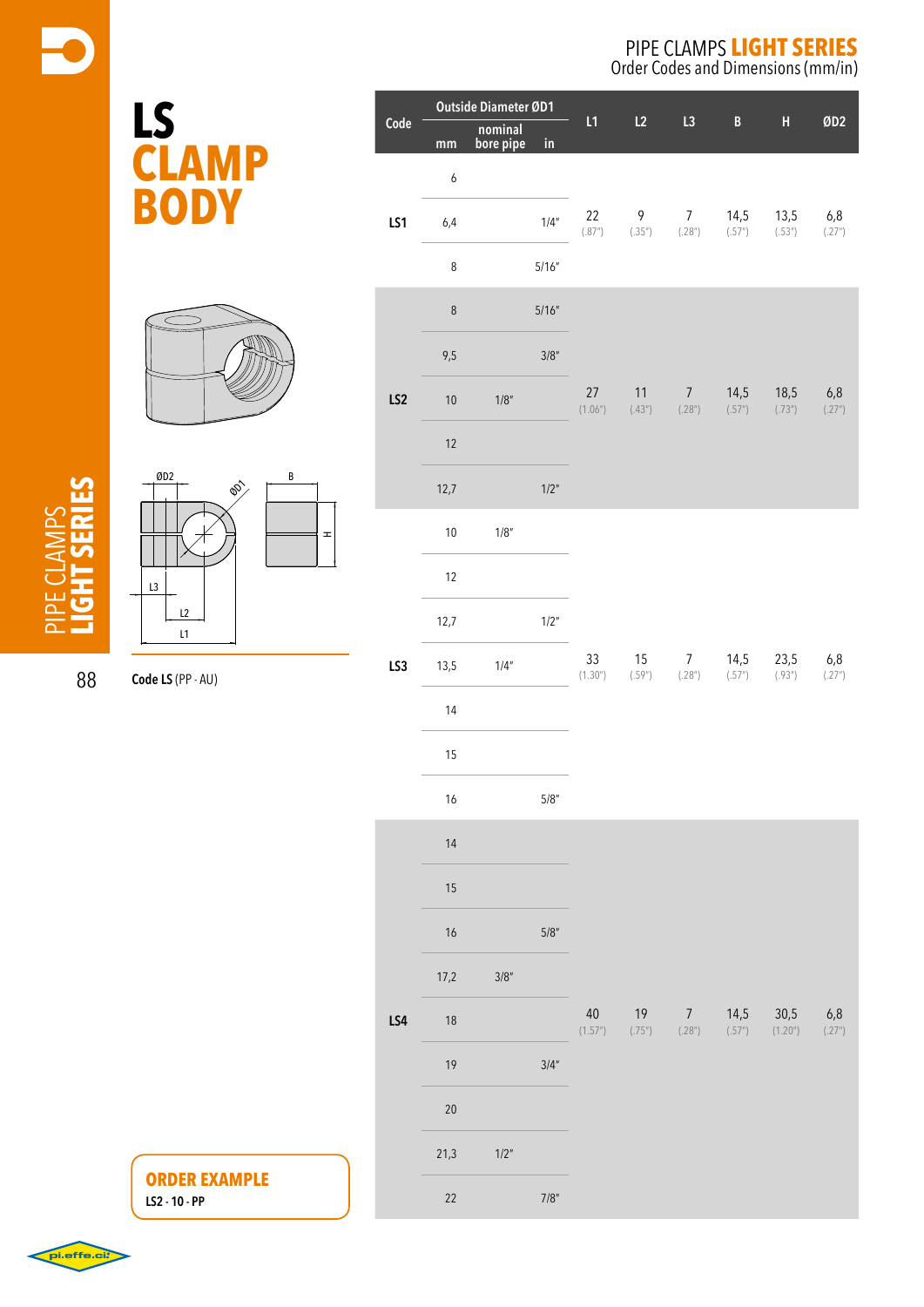Order Codes and Dimensions (mm/in)

|                        | e e    |
|------------------------|--------|
| <b>Service Service</b> |        |
|                        |        |
|                        | ٠<br>- |

|                                                          |       |         | 0.D. ØD1 / ØD2                        |               |                                |                 |                           |                 |
|----------------------------------------------------------|-------|---------|---------------------------------------|---------------|--------------------------------|-----------------|---------------------------|-----------------|
| <b>LSCF</b>                                              | Code  | mm      | nominal<br>bore pipe<br>$\mathsf{in}$ | L1            | L2                             | $\, {\bf B} \,$ | $\boldsymbol{\mathsf{H}}$ | ØD3             |
|                                                          |       | 6       |                                       |               | 18<br>(.70")                   | 14,5<br>(.57")  | 13,5<br>(.53")            | $6,8$<br>(.27") |
|                                                          | LSCF1 | 6,4     | 1/4''                                 | 32            |                                |                 |                           |                 |
|                                                          |       | 8       | 5/16''                                | (1.26)        |                                |                 |                           |                 |
|                                                          |       | $\,8\,$ | 5/16''                                |               |                                |                 |                           |                 |
|                                                          |       | 9,5     | 3/8''                                 |               |                                |                 |                           |                 |
|                                                          | LSCF2 | $10\,$  | 1/8''                                 | 41            | 22                             | 14,5            | 18,5                      | 6,8             |
|                                                          |       | 12      |                                       | (1.61")       | (.86")                         | (.57")          | (.73")                    | (.27")          |
|                                                          |       | 12,7    | $1/2$ "                               |               |                                |                 |                           |                 |
|                                                          | LSCF3 | $10\,$  | 1/8''                                 | 54<br>(2.13") |                                |                 |                           |                 |
|                                                          |       | 12      |                                       |               |                                |                 |                           |                 |
|                                                          |       | 12,7    | $1/2^{\prime\prime}$                  |               |                                |                 |                           |                 |
|                                                          |       | 13,5    | 1/4''                                 |               | $30\,$<br>(1.18 <sup>n</sup> ) | 14,5<br>(.57")  | 23,5                      | 6,8             |
| ØD3<br>$\phi_{\!\mathcal{O}\!{}^\mathcal{V}}$<br>B<br>G, |       | 14      |                                       |               |                                |                 | (.93")                    | (.27")          |
|                                                          |       | 15      |                                       |               |                                |                 |                           |                 |
|                                                          |       | 16      | $5/8''$                               |               |                                |                 |                           |                 |
| $\mathbf{r}% _{0}$                                       |       | 14      |                                       |               |                                |                 |                           |                 |
| $\mathsf{L}^{\flat}$                                     |       | 15      |                                       |               |                                |                 |                           |                 |
| L1                                                       |       | 16      | $5/8$ "                               |               |                                |                 |                           |                 |
|                                                          |       | 17,2    | 3/8''                                 |               |                                |                 |                           |                 |
| Code LSCF (PP - AU)                                      | LSCF4 | 18      |                                       | 70            | 38                             | 14,5            | 30,5                      | 6,8<br>(.27")   |
|                                                          |       | 19      | 3/4''                                 | (2.76")       | (1.50")                        | (.57")          | (1.20)                    |                 |
|                                                          |       | 20      |                                       |               |                                |                 |                           |                 |
| <b>ORDER EXAMPLE</b>                                     |       | 21,3    | $1/2$ "                               |               |                                |                 |                           |                 |
| LSCF3 - 15 - PP                                          |       | 22      | 7/8"                                  |               |                                |                 |                           |                 |
|                                                          |       |         |                                       |               |                                |                 |                           |                 |

## **PS** LS **upper plate**

|--|



|  |  | <b>Code PS LSCF</b> (Carbon Steel S 235 JR) |  |
|--|--|---------------------------------------------|--|
|  |  |                                             |  |

| Code     | L4                   | B <sub>2</sub> | ØD4    | S            |
|----------|----------------------|----------------|--------|--------------|
| PS LSCF1 | 29,5                 | 15,5           | 6,8    | $\mathbf{1}$ |
|          | (1.16")              | (.61")         | (.27") | (.04")       |
| PS LSCF2 | $40\,$               | 15,5           | 6,8    | $\mathbf{1}$ |
|          | (1.57")              | (.61")         | (.27") | (.04")       |
| PS LSCF3 | 51                   | 16             | 6,8    | $\mathbf{1}$ |
|          | (2.01")              | (.63")         | (.27") | (.04")       |
| PS LSCF4 | 63,5                 | 16             | 6,8    | $\mathbf{1}$ |
|          | (2.50 <sup>u</sup> ) | (.63")         | (.27") | (.04")       |



89

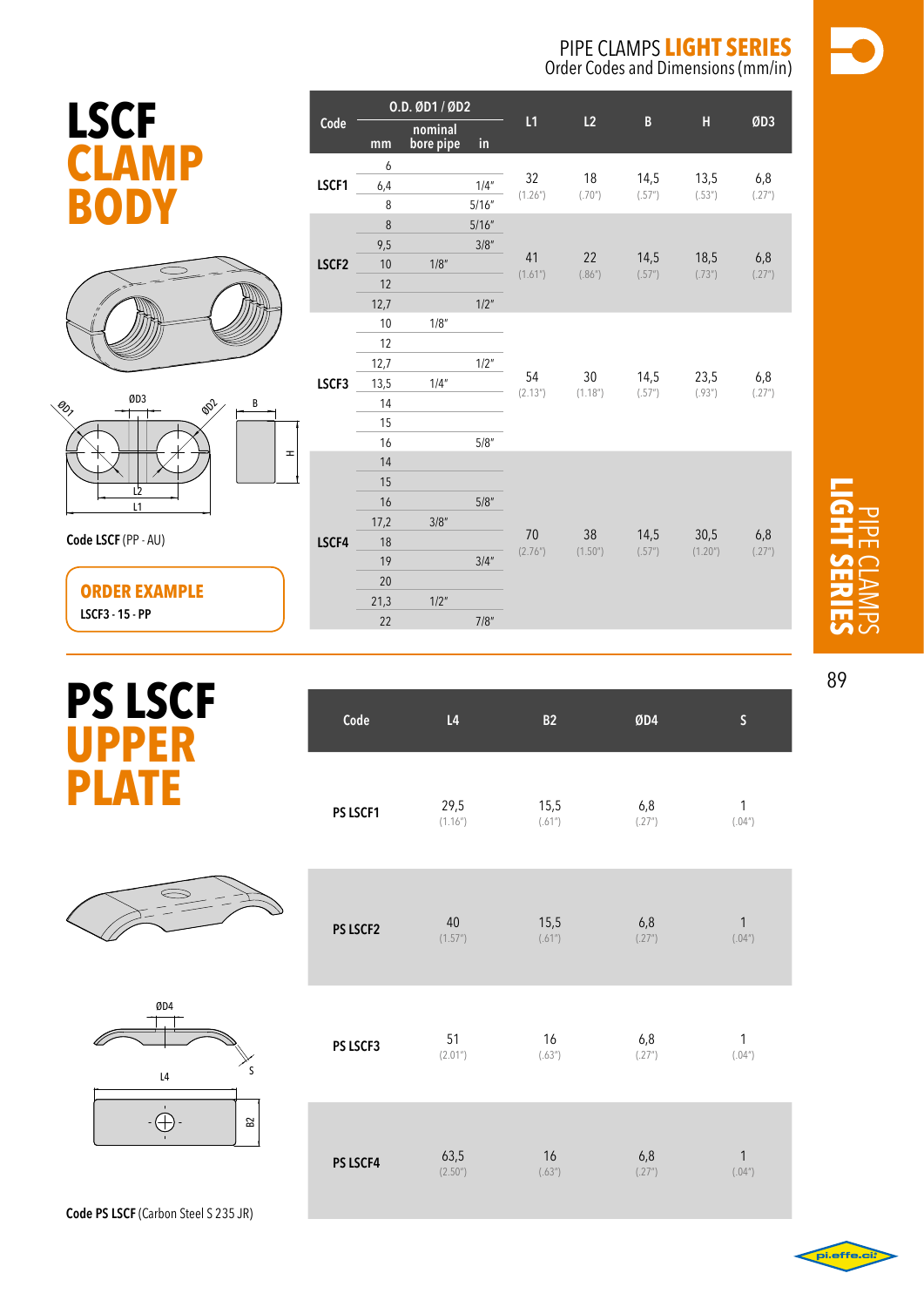Order Codes and Dimensions (mm/in)

| <b>LSRA</b>                     |       | Outside Diameter ØD1 |                      |                |                                          | L1           | L2                 | L3<br>H1                       |                                     | H2                                         | $\, {\bf B}$                 |                  |
|---------------------------------|-------|----------------------|----------------------|----------------|------------------------------------------|--------------|--------------------|--------------------------------|-------------------------------------|--------------------------------------------|------------------------------|------------------|
|                                 | Code  | mm                   | nominal<br>bore pipe | $\mathsf{in}$  | ØD <sub>2</sub>                          | ØD3          |                    |                                |                                     |                                            |                              |                  |
| $\blacksquare$                  |       | $\boldsymbol{6}$     |                      |                |                                          |              |                    |                                |                                     |                                            |                              |                  |
| ODY<br>B                        |       | $6,4$                |                      | 1/4"           |                                          |              |                    |                                |                                     |                                            |                              |                  |
|                                 |       | 8                    |                      | 5/16"          |                                          |              |                    |                                |                                     |                                            |                              |                  |
|                                 | LSRA1 | 9,5                  |                      | $3/8"$         | 12<br>(.47")                             | 14           | 34                 | $15$                           | 9                                   | $10\,$                                     | $20\,$                       | $20\,$<br>(.79") |
|                                 |       | $10\,$               | 1/8"                 |                |                                          | (.55")       | (1.34")            | (.59")                         | (.35")                              | (.39")                                     | (.79")                       |                  |
|                                 |       | 11                   |                      |                |                                          |              |                    |                                |                                     |                                            |                              |                  |
| r<br>Ô                          |       | $12\,$               |                      |                |                                          |              |                    |                                |                                     |                                            |                              |                  |
|                                 |       | 12,7                 |                      | 1/2"           |                                          |              |                    |                                |                                     |                                            |                              |                  |
| P                               |       | $\overline{4}$       |                      |                |                                          |              |                    |                                |                                     |                                            |                              |                  |
|                                 |       | $\boldsymbol{6}$     |                      |                |                                          |              |                    |                                |                                     |                                            |                              |                  |
|                                 |       | $6,4$                |                      | 1/4"           |                                          |              |                    |                                |                                     |                                            |                              |                  |
|                                 |       | $\,8\,$              |                      | 5/16''         |                                          |              |                    |                                |                                     |                                            |                              |                  |
|                                 | LSRA2 | 9,5                  |                      | $3/8"$         |                                          |              |                    |                                |                                     |                                            |                              |                  |
|                                 |       | $10\,$               | 1/8"                 |                | 12<br>$\left( .47^{\prime\prime}\right)$ |              |                    |                                |                                     |                                            |                              |                  |
|                                 |       | $11$                 |                      |                |                                          |              |                    |                                |                                     |                                            |                              |                  |
|                                 |       | $12$                 |                      |                |                                          |              |                    |                                |                                     |                                            |                              |                  |
| Code LSRA (Material GM)         |       | 12,7                 |                      | 1/2"           |                                          | 14<br>(.55") | 39<br>(1.54")      | $18$<br>$(.71^{\prime\prime})$ | $\boldsymbol{\mathsf{9}}$<br>(.35") | $12$<br>$\left( .47^{\prime\prime}\right)$ | 24<br>(.94")                 | 20<br>(.79")     |
|                                 |       | 13,5                 | 1/4"                 |                |                                          |              |                    |                                |                                     |                                            |                              |                  |
|                                 |       | $14\,$               |                      |                |                                          |              |                    |                                |                                     |                                            |                              |                  |
|                                 |       | 15                   |                      |                |                                          |              |                    |                                |                                     |                                            |                              |                  |
| ØD2<br>$\hat{\mathscr{E}}$      |       | $16\,$               |                      | $5/8"$         |                                          |              |                    |                                |                                     |                                            |                              |                  |
|                                 |       | 17,2                 | 3/8"                 |                |                                          |              |                    |                                |                                     |                                            |                              |                  |
| $\widetilde{\Xi}$<br>ן<br>דן    |       | $18$                 |                      |                |                                          |              |                    |                                |                                     |                                            |                              |                  |
| ØD <sub>3</sub><br>B            |       | 19                   |                      | 3/4"           |                                          |              |                    |                                |                                     |                                            |                              |                  |
| L2<br>$\lfloor 3 \rfloor$<br>L1 |       | $20\,$               |                      |                |                                          |              |                    |                                |                                     |                                            |                              |                  |
|                                 |       | 21,3                 | 1/2"                 |                |                                          |              |                    |                                |                                     |                                            |                              |                  |
|                                 |       | 22                   |                      | $7/8"$         |                                          |              |                    |                                |                                     |                                            |                              |                  |
|                                 |       | 23                   |                      |                |                                          |              |                    |                                |                                     |                                            |                              |                  |
|                                 |       | 25                   |                      |                | 12                                       | 14           |                    | 57,5 23,5                      | 15                                  | 20                                         | 40                           | $30\,$           |
|                                 | LSRA3 | 25,4                 |                      | 1 <sup>0</sup> | (.47")                                   | (.55")       | $(2.26")$ $(.93")$ |                                | (.59")                              |                                            | $(.79")$ $(1.57")$ $(1.18")$ |                  |
|                                 |       | $28\,$               |                      |                |                                          |              |                    |                                |                                     |                                            |                              |                  |
| <b>ORDER EXAMPLE</b>            |       | $30\,$               |                      |                |                                          |              |                    |                                |                                     |                                            |                              |                  |
| LSRA2 - 12 - GM                 |       | $32\,$               |                      | 1,1/4"         |                                          |              |                    |                                |                                     |                                            |                              |                  |

pipe clamps **light series**

90

ØD2  $\mathfrak{o}$  $L3$   $L2$  $L1$ 

pi.effe.ci: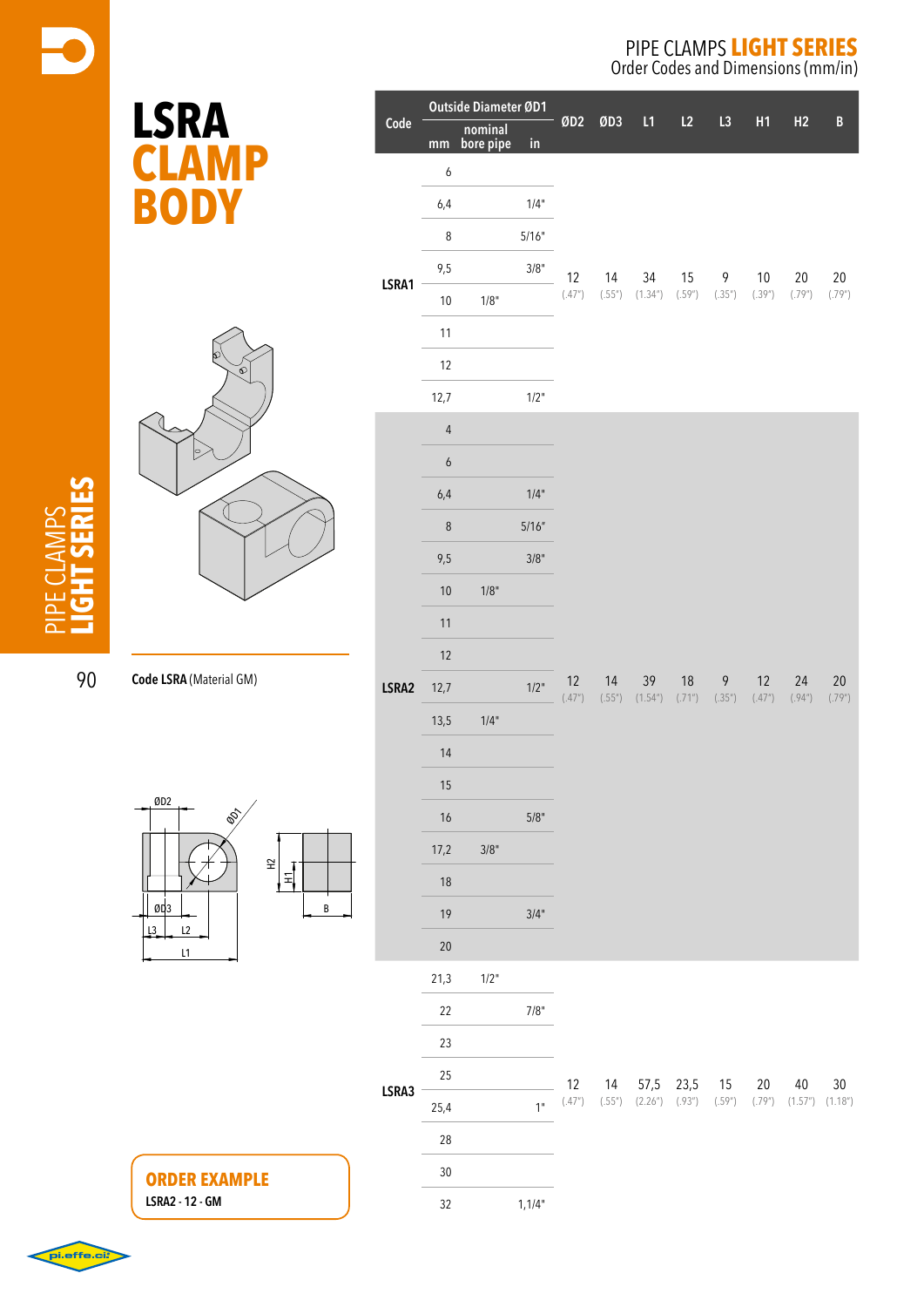**PLSRA weld plate**



| Code   | Thread<br>D                                 | L1                    | L2          | B                     | Н           | $\mathsf S$ | ØD           |
|--------|---------------------------------------------|-----------------------|-------------|-----------------------|-------------|-------------|--------------|
| PLSRA1 | M <sub>8</sub>                              | 34                    | 9           | 20                    | 6           | 5           | 14           |
|        | (5/16-18 UNC)                               | (1.34 <sup>''</sup> ) | (.35")      | (.79")                | (.23")      | (.20")      | (.55")       |
| PLSRA2 | M <sub>8</sub><br>$(5/16-18$ UNC) $(1.54n)$ | 39                    | 9<br>(.35") | 20<br>(.79")          | 6<br>(.23") | 5<br>(.20") | 14<br>(.55") |
| PLSRA3 | M8                                          | 57,5                  | 15          | 30                    | 6           | 5           | 14           |
|        | (5/16-18 UNC)                               | (2.26")               | (.59")      | (1.18 <sup>''</sup> ) | (.23")      | (.20")      | (.55")       |









| Code    | L1               | L2             | B             | H             | R              | S                        | ØD          |
|---------|------------------|----------------|---------------|---------------|----------------|--------------------------|-------------|
| PSLSRA1 | 15               | 9              | 20            | 16            | 10             | 3                        | 9           |
|         | (.59")           | (.35")         | (.79")        | (.63")        | (.39")         | (.12 <sup>n</sup> )      | (.35")      |
| PSLSRA2 | 18               | $\overline{9}$ | 20            | 20            | 12             | $\mathfrak{Z}$           | 9           |
|         | (.71")           | (.35")         | (.79")        | (.79")        | (.47")         | (.12 <sup>n</sup> )      | (.35")      |
| PSLSRA3 | $23,5$<br>(.93") | 15<br>(.59")   | 30<br>(1.18") | 28<br>(1.10") | 19,5<br>(.77") | 3<br>(.12 <sup>n</sup> ) | 9<br>(.35") |

pipe clamps **light series**

91

.effe.c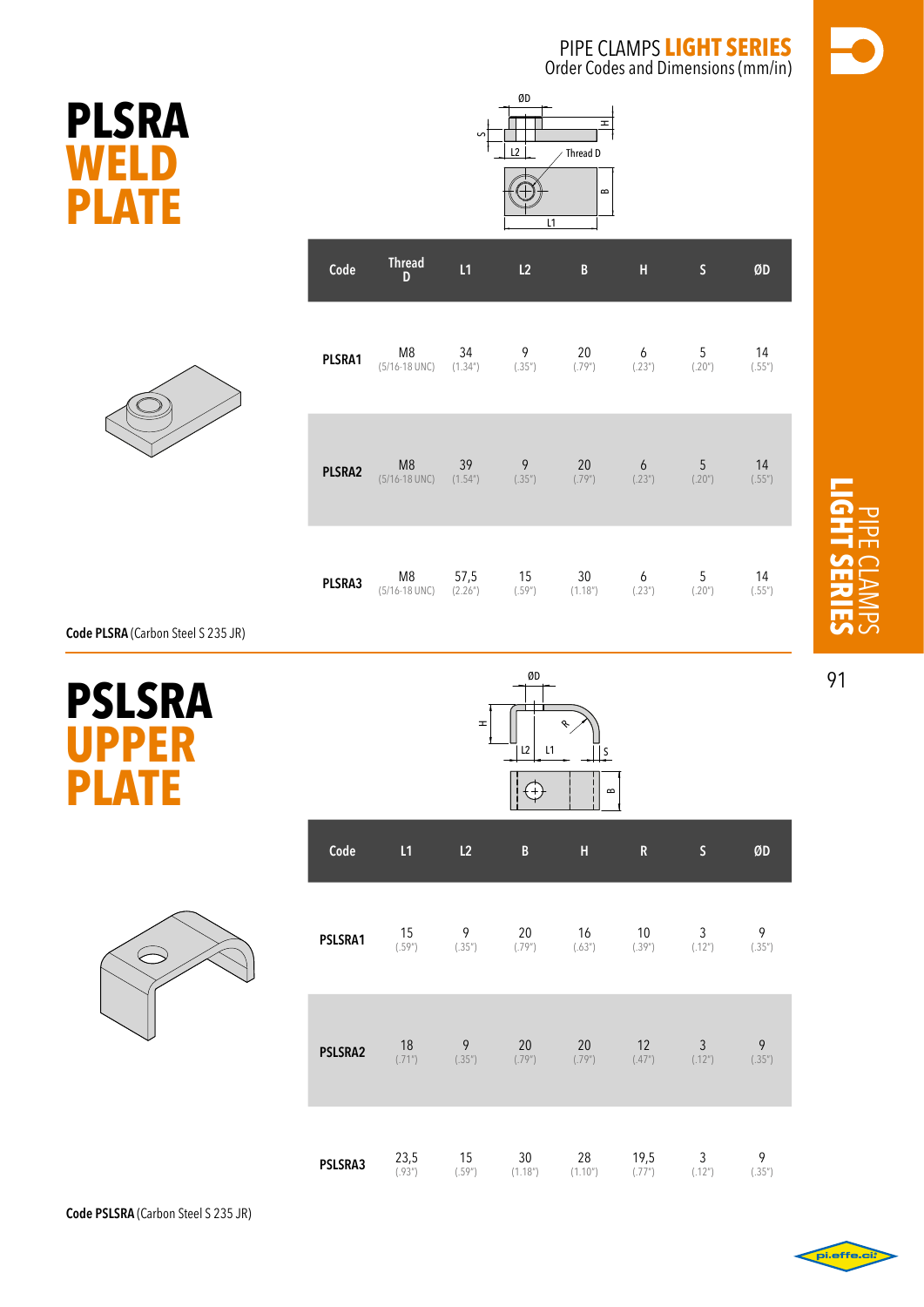Order Codes and Dimensions (mm/in)

| <b>LSRD</b>             | $\overline{Code}$ |                                    | 0.D. ØD1 / ØD2<br>nominal<br>mm bore pipe |               | ØD3    | ØD4    | L1      | L2                    | H1                                 | H2      | $\, {\bf B}$    |
|-------------------------|-------------------|------------------------------------|-------------------------------------------|---------------|--------|--------|---------|-----------------------|------------------------------------|---------|-----------------|
|                         |                   | $\overline{4}$<br>$\boldsymbol{6}$ |                                           | $\mathsf{in}$ |        |        |         |                       |                                    |         |                 |
| <b>BODY</b>             |                   | $6,4$                              |                                           | 1/4"          |        |        |         |                       |                                    |         |                 |
|                         |                   | $\bf 8$                            |                                           | 5/16"         |        |        |         |                       |                                    |         |                 |
|                         | LSRD1             | $9,5$                              |                                           | 3/8"          | 12     | 14     | $50\,$  | $30\,$                | $10\,$                             | $20\,$  | $20\,$          |
|                         |                   | $10\,$                             | 1/8"                                      |               | (.47") | (.55") | (1.97") | (1.18 <sup>n</sup> )  | (.39")                             | (.79")  | $(.79^{\circ})$ |
|                         |                   | 11                                 |                                           |               |        |        |         |                       |                                    |         |                 |
|                         |                   | $12\,$                             |                                           |               |        |        |         |                       |                                    |         |                 |
|                         |                   | 12,7                               |                                           | 1/2"          |        |        |         |                       |                                    |         |                 |
|                         |                   | $\overline{4}$                     |                                           |               |        |        |         |                       |                                    |         |                 |
|                         |                   | $\boldsymbol{6}$                   |                                           |               |        |        |         |                       |                                    |         |                 |
| Code LSRD (Material GM) |                   | $6,4$                              |                                           | 1/4"          |        |        |         |                       |                                    |         |                 |
|                         |                   | $\bf 8$                            |                                           |               |        |        |         |                       |                                    |         |                 |
|                         |                   | $9,5$                              |                                           | $3/8"$        |        |        |         |                       |                                    |         |                 |
|                         |                   | $10$                               | $1/8"$                                    |               |        |        |         |                       |                                    |         |                 |
|                         |                   | $11$                               |                                           |               |        |        |         |                       |                                    |         |                 |
|                         | LSRD2             | $12$                               |                                           |               |        |        |         |                       |                                    |         |                 |
|                         |                   | 12,7                               |                                           | 1/2"          | $12$   | $14$   | 59      | $35\,$                | 12                                 | 24      | $20\,$          |
|                         |                   | 13,5                               | 1/4"                                      |               | (.47") | (.55") | (2.32") | (1.38 <sup>''</sup> ) | $\left( .47^{\prime\prime}\right)$ | (.94")  | $(.79^{\circ})$ |
|                         |                   | 14                                 |                                           | $1/2"$        |        |        |         |                       |                                    |         |                 |
|                         |                   | 15                                 |                                           |               |        |        |         |                       |                                    |         |                 |
| ØD3                     |                   | 16                                 |                                           | $5/8"$        |        |        |         |                       |                                    |         |                 |
| <b>BY</b>               |                   | 17,2                               | 3/8"                                      |               |        |        |         |                       |                                    |         |                 |
| $\Xi$                   |                   | 18                                 |                                           |               |        |        |         |                       |                                    |         |                 |
| $\Xi$                   |                   | 19                                 |                                           | 3/4"          |        |        |         |                       |                                    |         |                 |
| ØD4<br>B<br>L2          |                   | $20\,$                             |                                           |               |        |        |         |                       |                                    |         |                 |
| L1                      |                   | 21,3                               | 1/2"                                      |               |        |        |         |                       |                                    |         |                 |
|                         |                   | 22                                 |                                           | $7/8"$        |        |        |         |                       |                                    |         |                 |
|                         |                   | 23                                 |                                           |               |        |        |         |                       |                                    |         |                 |
|                         |                   | 25                                 |                                           |               | 12     | 14     | 86      | 47                    | $20\,$                             | $40\,$  | $30\,$          |
|                         | LSRD3             | 25,4                               |                                           | $1^{\circ}$   | (.47") | (.55") | (3.39") | (1.85")               | (.79")                             | (1.57") | (1.18")         |
|                         |                   | 28                                 |                                           |               |        |        |         |                       |                                    |         |                 |
| <b>ORDER EXAMPLE</b>    |                   | $30\,$                             |                                           |               |        |        |         |                       |                                    |         |                 |
| LSRD3 - 25 - GM         |                   | 32                                 |                                           | 1,1/4"        |        |        |         |                       |                                    |         |                 |

pipe clamps **light series**

92

ØD2

pi.effe.ci.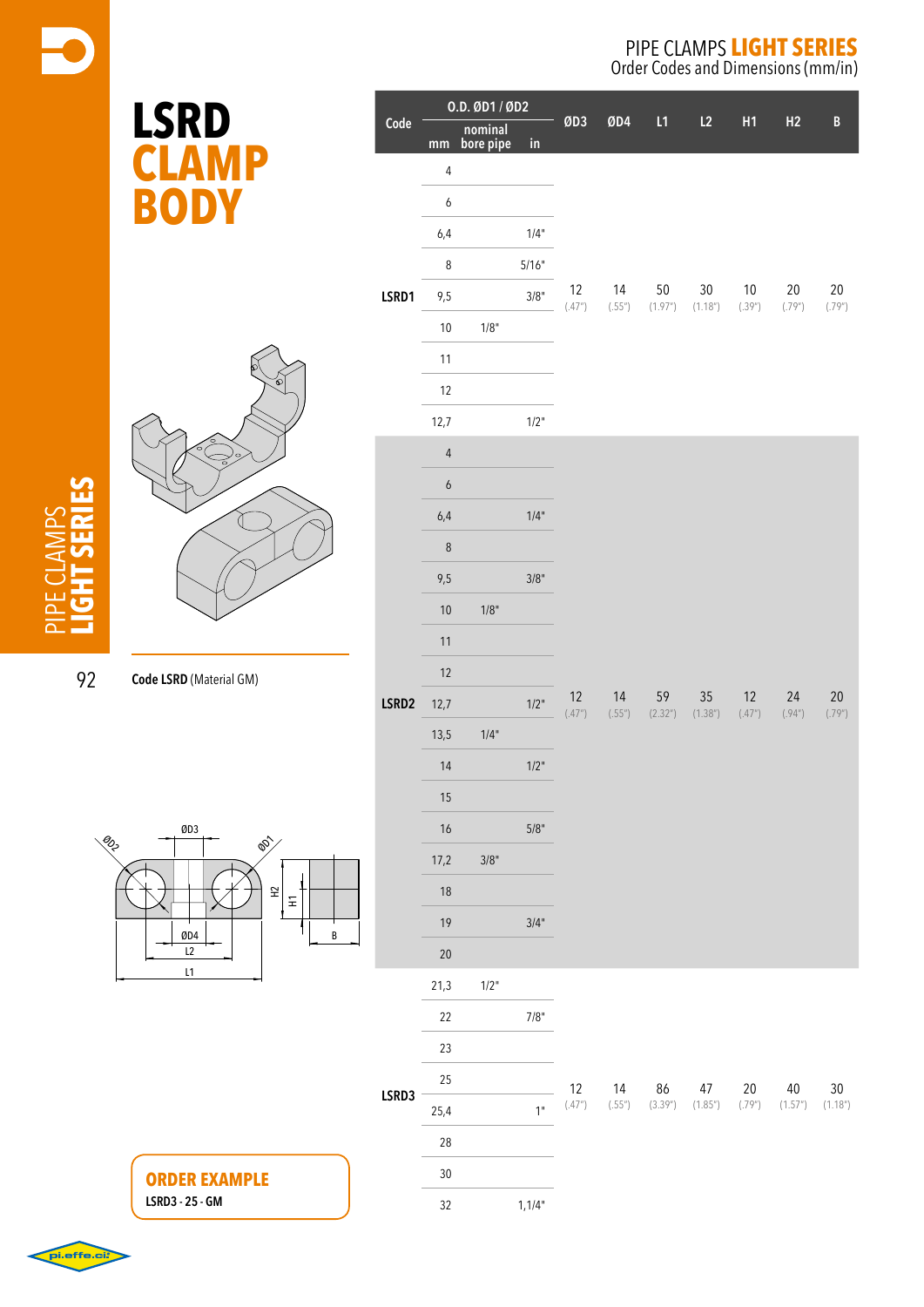Order Codes and Dimensions (mm/in)





|        | $\mathsf{\Omega}$  |                      | ØD<br>Thread D<br>L1  | H<br>$\mathbf{r}$ |                 |        |
|--------|--------------------|----------------------|-----------------------|-------------------|-----------------|--------|
| Code   | <b>Thread</b><br>D | L1                   | B                     | $\mathbf H$       | $\mathsf S$     | ØD     |
| PLSRD1 | M8                 | 50                   | 20                    | 6                 | $5\phantom{.0}$ | 14     |
|        | $(5/16 - 18$ UNC)  | (1.97 <sup>n</sup> ) | (.79")                | (.23")            | (.20")          | (.55") |
| PLSRD2 | M8                 | 59                   | 20                    | 6                 | 5               | 14     |
|        | (5/16-18 UNC)      | (2.32 <sup>n</sup> ) | (.79")                | (.23")            | (.20")          | (.55") |
| PLSRD3 | M8                 | 86                   | $30\,$                | 6                 | 5               | 14     |
|        | (5/16-18 UNC)      | (3.39")              | (1.18 <sup>''</sup> ) | (.23")            | (.20")          | (.55") |

**Code PLSRD** (Carbon Steel S 235 JR)

| <b>PSLSRD</b><br><b>UPPER</b><br><b>PLATE</b> |         |                            |                            | ØD<br>L1                   | $\pm$<br>S<br>$\bf{m}$ |                        |             |
|-----------------------------------------------|---------|----------------------------|----------------------------|----------------------------|------------------------|------------------------|-------------|
|                                               | Code    | L1                         | $\, {\bf B}$               | $\mathsf{H}$               | ${\bf R}$              | $\mathsf S$            | ØD          |
|                                               | PSLSRD1 | 30<br>(1.18 <sup>n</sup> ) | 20<br>(.79")               | 16<br>(.63")               | 10<br>(.39")           | 3<br>(.12")            | 9<br>(.35") |
|                                               | PSLSRD2 | $35\,$<br>(1.38")          | 20<br>(.79")               | 20<br>(.79")               | 12<br>(.47")           | $\mathbf{3}$<br>(.12") | 9<br>(.35") |
|                                               | PSLSRD3 | 47<br>(1.85")              | 30<br>(1.18 <sup>n</sup> ) | 28<br>(1.10 <sup>n</sup> ) | 19,5<br>(.77")         | 3<br>(.12")            | 9<br>(.35") |



93

pipe clamps **light series**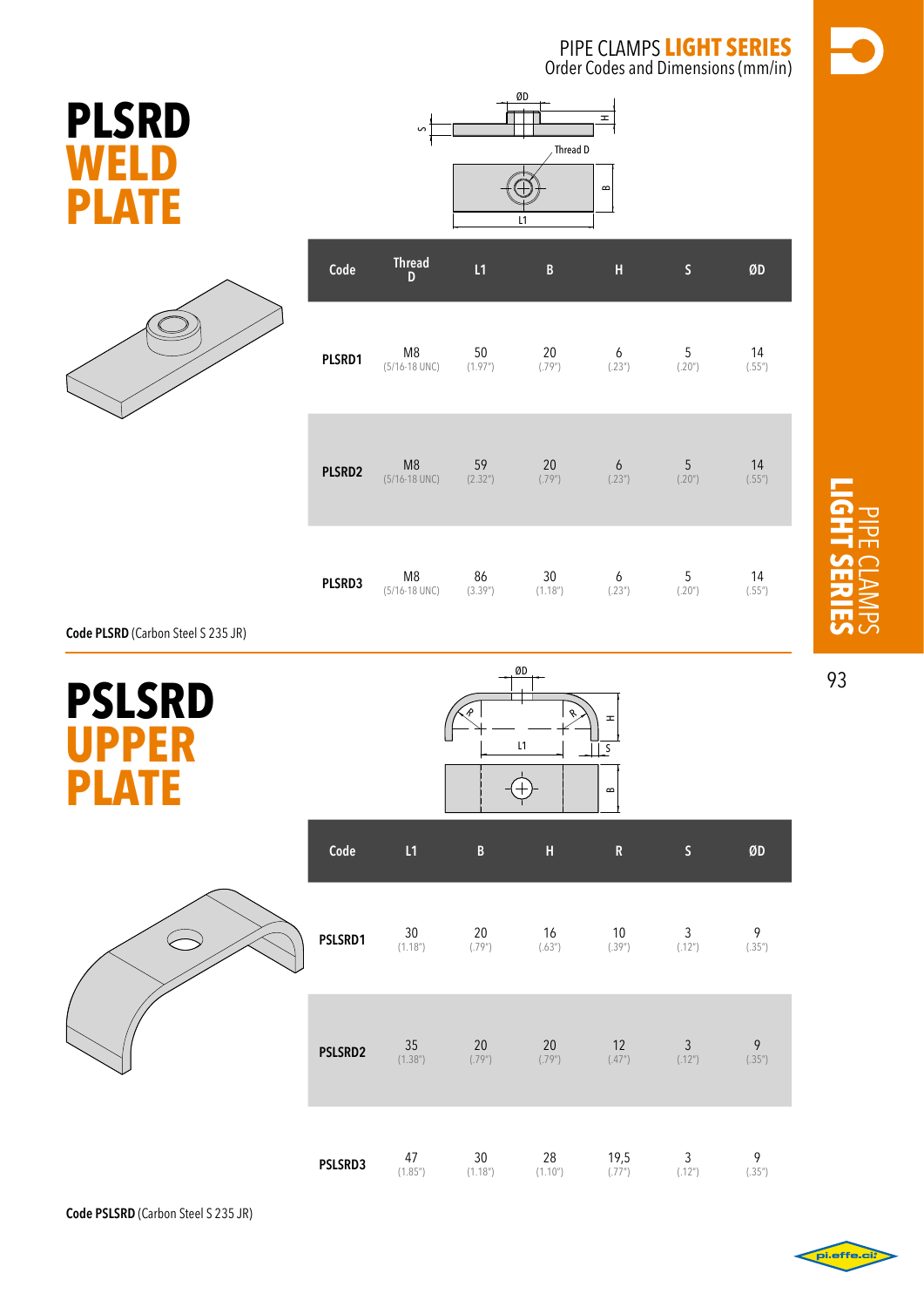# **D LS BUSHING**

|                      |         |              |                 | <b>DC LSR</b><br>FOR USE WITH<br>MOUNTING RAIL BB | <b>DM LSR</b><br>FOR USE WITH<br>WELD PLATE PLSRA OR PLSRD |                |                 |                                       |                | <b>DL LSR</b><br><b>FOR USE</b><br><b>WITHOUT WELD PLATE</b> |                 |                                      |  |  |  |
|----------------------|---------|--------------|-----------------|---------------------------------------------------|------------------------------------------------------------|----------------|-----------------|---------------------------------------|----------------|--------------------------------------------------------------|-----------------|--------------------------------------|--|--|--|
|                      | Code    | ØD1          | ØD <sub>2</sub> | L                                                 | Code                                                       | ØD1            | ØD <sub>2</sub> | L                                     | Code           | ØD1                                                          | ØD <sub>2</sub> | L                                    |  |  |  |
|                      | DC LSR1 | 12<br>(.47") | 9<br>(.35")     | 12,8<br>(.50")                                    | <b>DM LSR1</b>                                             | 12<br>(.47")   | 9<br>(.35")     | 13,5<br>(.53")                        | <b>DL LSR1</b> | 12<br>(.47")                                                 | 9<br>(.35")     | 18,8<br>(.74")                       |  |  |  |
| ØD1                  | DC LSR2 | 12<br>(.47") | 9<br>(.35")     | 16,8<br>(.66")                                    | DM LSR2                                                    | 12<br>(.47")   | 9<br>(.35")     | 17,5<br>(.69")                        | <b>DL LSR2</b> | 12<br>(.47")                                                 | 9<br>(.35")     | 22,7<br>(.89")                       |  |  |  |
| ب<br>ØD <sub>2</sub> | DC LSR3 | 12<br>(.47") | 9<br>(.35")     | 32,8<br>(1.29 <sup>u</sup> )                      | DM LSR3                                                    | $12$<br>(.47") | 9<br>(.35")     | 33,5<br>(1.32 <sup>n</sup> )          | <b>DL LSR3</b> | 12<br>(.47")                                                 | 9<br>(.35")     | 38,8<br>(1.53 <sup>''</sup> )        |  |  |  |
|                      |         |              |                 | See Mounting Examples<br>nn. 7 and 9              |                                                            |                |                 | See Mounting Examples<br>nn. 6 and 10 |                |                                                              |                 | See Mounting Examples<br>nn. 5 and 8 |  |  |  |

**Code D LSR** (Carbon Steel S 235 JR)



**Code TE** (Steel 8.8)

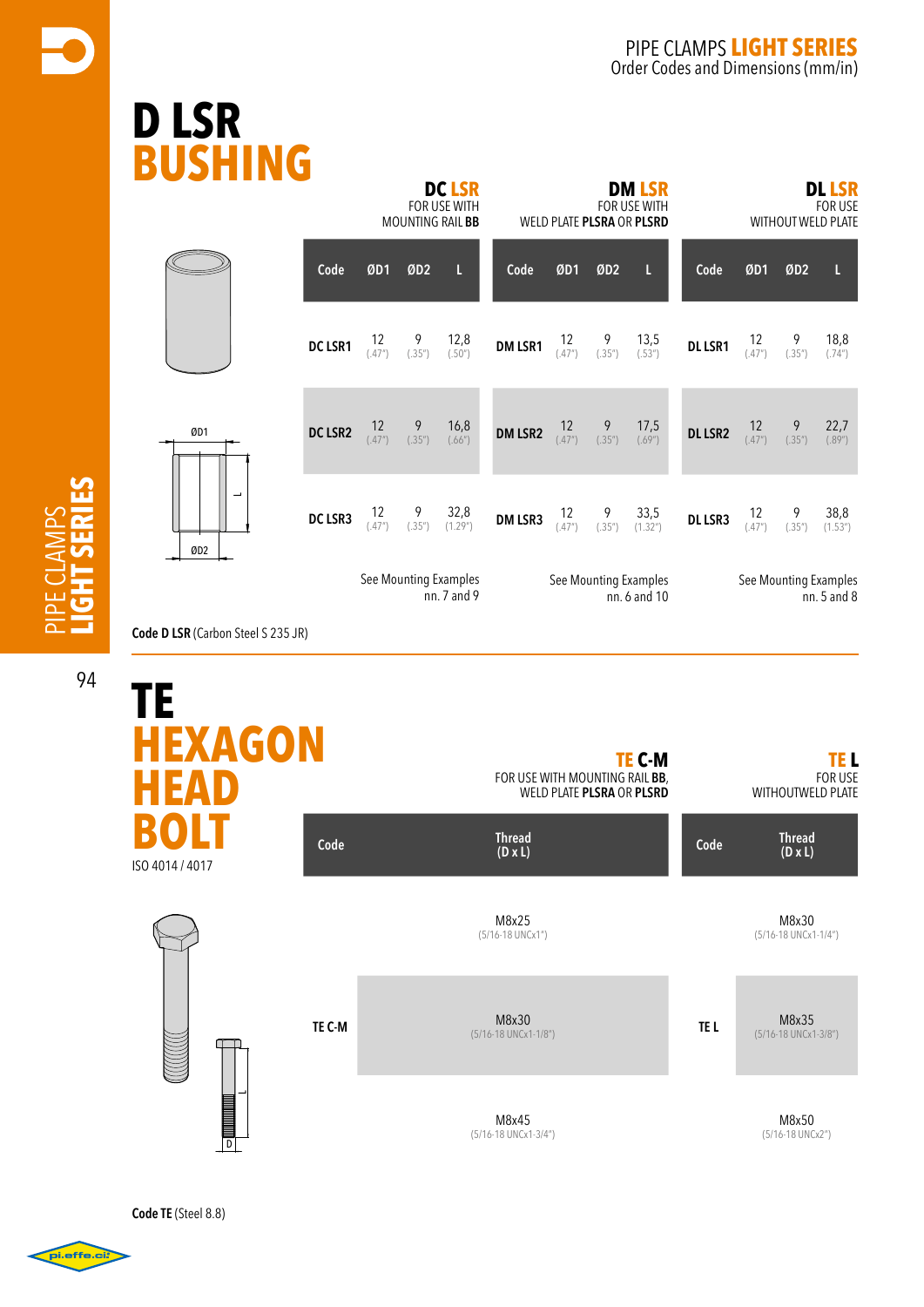S

B1  $\overline{B2}$ 

> 30  $(1.18")$



S

B1 B2

AVAILABLE HEIGHTS **11 / 14 / 30 mm**  AVAILABLE length **2 m**





B1 B2

s

**Code BB** (Steel DX51D) **Code XBB** (Stainless Steel AISI 316L)

# **DF+AG RAIL NUT WITH RUBBER RING**



pipe clamps **light series**



| Code             | <b>Thread</b><br>D                  | L               | B              | H1             | H <sub>2</sub> | ØD             | AG                    |
|------------------|-------------------------------------|-----------------|----------------|----------------|----------------|----------------|-----------------------|
|                  |                                     |                 |                |                |                |                |                       |
|                  |                                     |                 |                |                |                |                |                       |
| DF<br><b>XDF</b> | M <sub>8</sub><br>$(5/16 - 18$ UNC) | 25,5<br>(1.00") | 10,4<br>(.41") | 13,5<br>(.53") | 5<br>(.20")    | 13,8<br>(.54") | 10x2,2<br>(.39"x.08") |

**Code DF** (Steel C20) **Code XDF** (Stainless Steel AISI 316L)

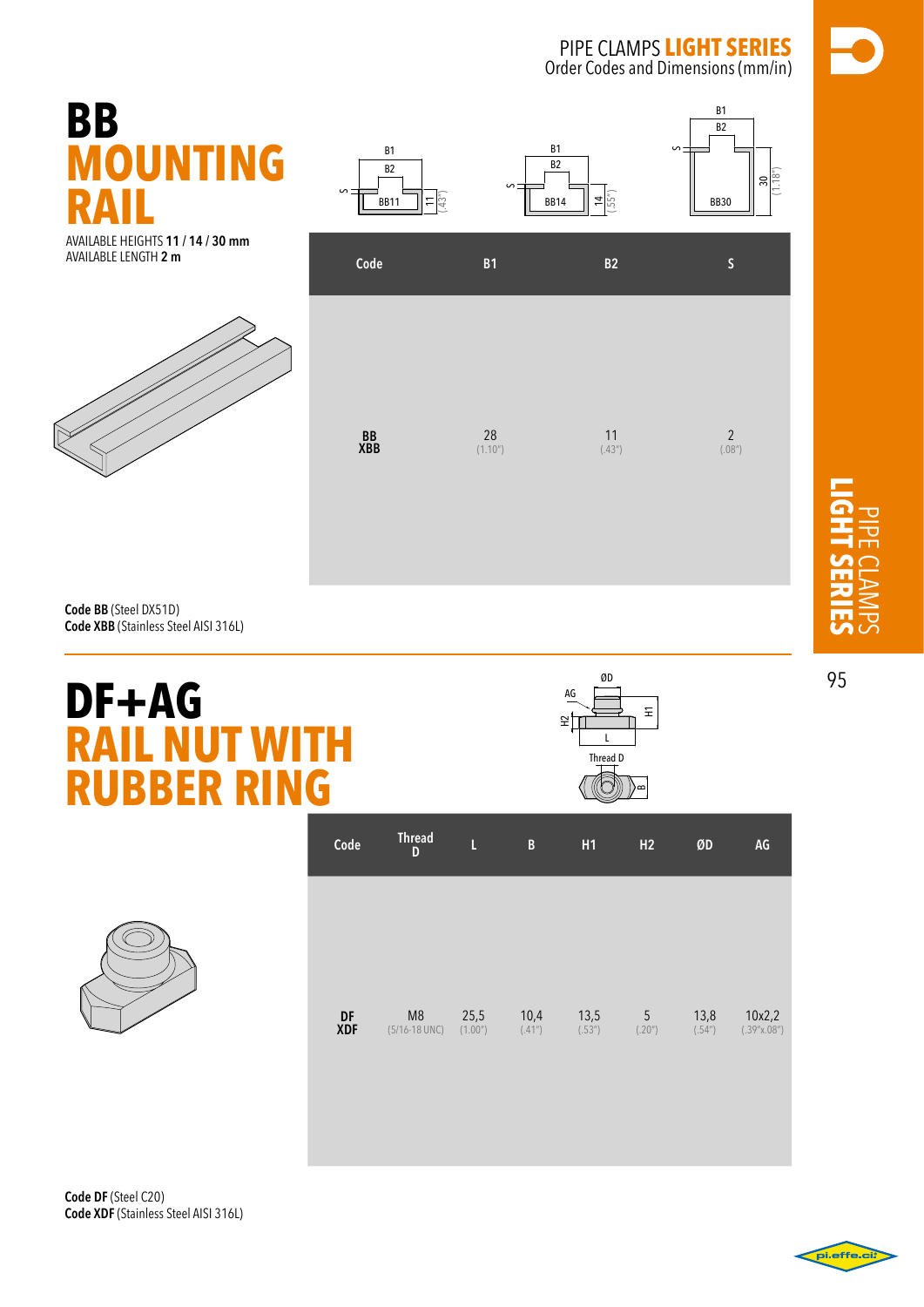#### **mounting EXAMPLE 01**

Mounting Example of clamp Type B 10 PP in Polypropylene for pipe with outside diameter of 10 mm.

#### **mounting EXAMPLE 02**

Mounting Example of clamp Type A 10-10 PP in Polypropylene for pipe with outside diameter of 10 mm.





#### 96 **mounting EXAMPLE 03**

Mounting Example of clamp LS1 8 PP in Polypropylene for pipe with outside diameter of 8 mm.

#### **mounting EXAMPLE 04**

Mounting Example of clamp LSCF1 08-08 PP in Polypropylene for pipe with outside diameter of 8 mm with upper plate PS LSCF1.





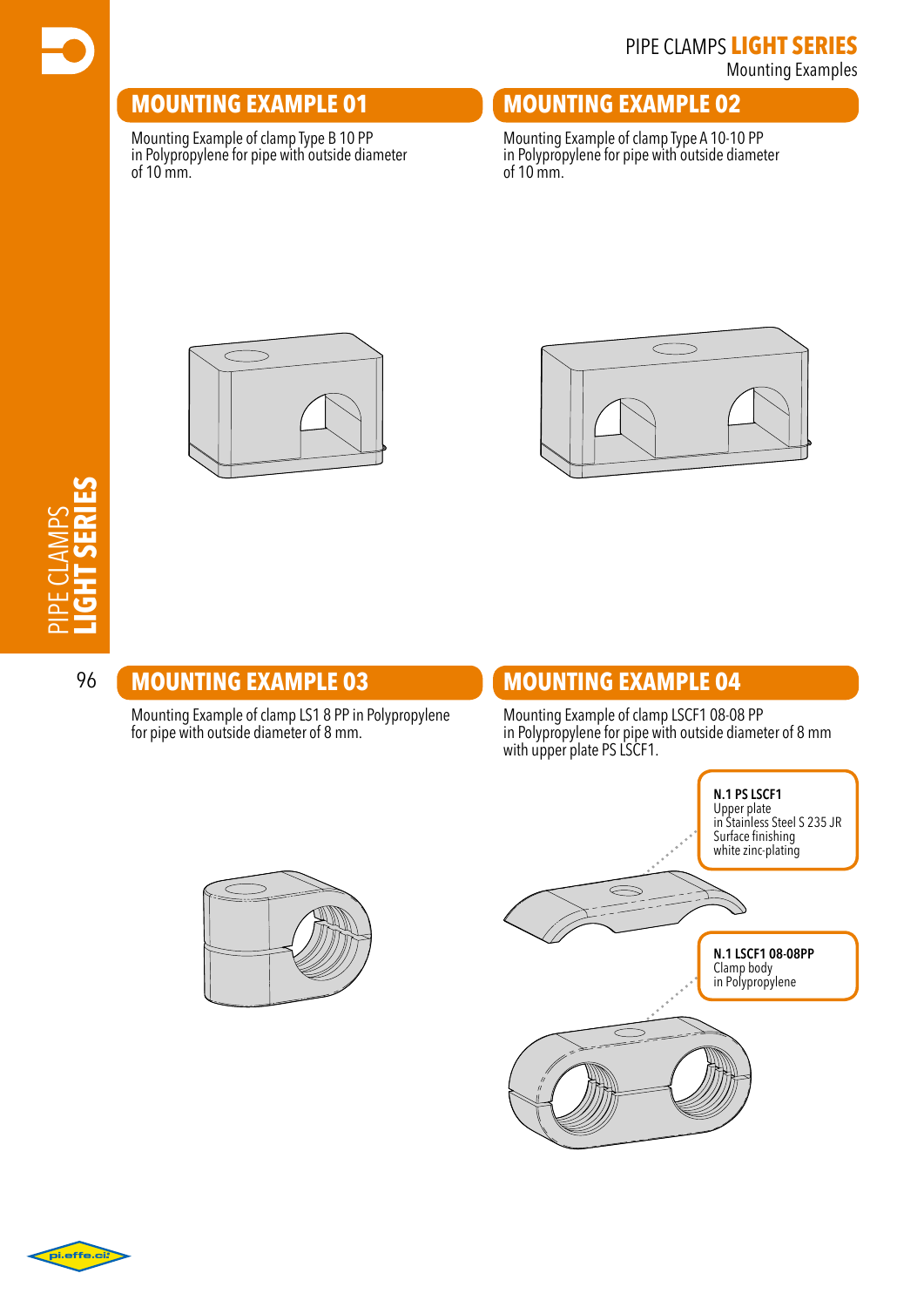Mounting Examples

#### **mounting EXAMPLE 05**

Mounting Example clamp LSRA with weld plate.

#### **mounting EXAMPLE 06**

Mounting Example clamp LSRA for panel mounting without weld plate or hexagon rail nut.



**N.1 DFM08+AG** rail nut in steel C20 Metric thread Surface fihishing white zinc-plating

> **BB 28x11** Rail in steel DX 51D Surface fihishing white zinc-plating